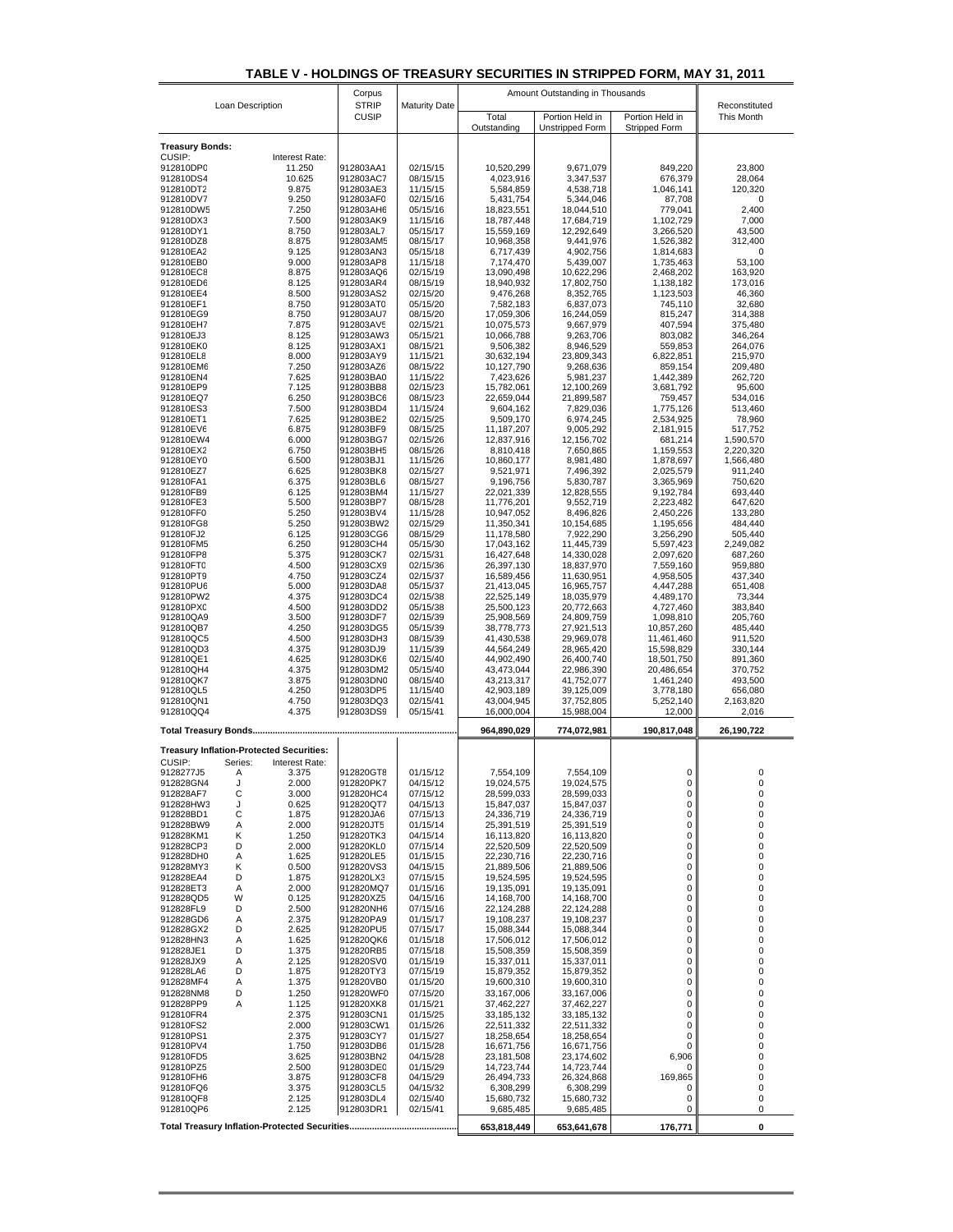|  | TABLE V - HOLDINGS OF TREASURY SECURITIES IN STRIPPED FORM. MAY 31, 2011 -- Continued |  |  |
|--|---------------------------------------------------------------------------------------|--|--|

| Loan Description       |         |                | Corpus<br><b>STRIP</b> | <b>Maturity Date</b> | Amount Outstanding in Thousands | Reconstituted                      |                                         |            |
|------------------------|---------|----------------|------------------------|----------------------|---------------------------------|------------------------------------|-----------------------------------------|------------|
|                        |         |                | <b>CUSIP</b>           |                      | Total<br>Outstanding            | Portion Held in<br>Unstripped Form | Portion Held in<br><b>Stripped Form</b> | This Month |
| <b>Treasury Notes:</b> |         |                |                        |                      |                                 |                                    |                                         |            |
| CUSIP:                 | Series: | Interest Rate: |                        |                      |                                 |                                    |                                         |            |
| 912828FK1              | κ       | 5.125          | 912820NG8              | 06/30/11             | 17,500,283                      | 17,199,483                         | 300,800                                 | 14,400     |
| 912828LF5<br>912828FN5 | Ζ<br>L  | 1.125<br>4.875 | 912820TX5<br>912820NK9 | 06/30/11<br>07/31/11 | 41,162,207<br>16,830,671        | 41,130,207<br>16,420,111           | 32,000<br>410,560                       | 0<br>0     |
| 912828LG3              | AA      | 1.000          | 912820UC9              | 07/31/11             | 43,051,576                      | 43,041,576                         | 10,000                                  | 0          |
| 9128277B2              | С       | 5.000          | 912820GL5              | 08/15/11             | 26,635,316                      | 24,725,262                         | 1,910,054                               | 0          |
| 912828FS4<br>912828LV0 | М<br>AB | 4.625<br>1.000 | 912820NP8<br>912820UF2 | 08/31/11<br>08/31/11 | 17,500,676<br>43,261,581        | 17,316,676<br>43,246,221           | 184,000<br>15,360                       | 0<br>0     |
| 912828FU9              | N       | 4.500          | 912820NR4              | 09/30/11             | 17,500,158                      | 17,324,058                         | 176,100                                 | 0          |
| 912828LW8              | AC      | 1.000          | 912820UK1              | 09/30/11             | 43,761,802                      | 43,749,402                         | 12,400                                  | 0          |
| 912828FW5<br>912828LT5 | P<br>AD | 4.625<br>1.000 | 912820NT0<br>912820UQ8 | 10/31/11<br>10/31/11 | 16,181,388<br>45,084,377        | 15,904,108<br>45,084,377           | 277,280<br>0                            | 0<br>0     |
| 912828JU5              | S       | 1.750          | 912820RN9              | 11/15/11             | 29,443,187                      | 29,134,034                         | 309,153                                 | 0          |
| 912828GA2              | Q       | 4.500          | 912820NX1              | 11/30/11             | 17,036,550                      | 16,895,260                         | 141,290                                 | 0          |
| 912828MM9<br>912828KA7 | AE<br>т | 0.750<br>1.125 | 912820UU9<br>912820SS7 | 11/30/11<br>12/15/11 | 45,321,257<br>28,840,506        | 45,216,507<br>28,772,346           | 104,750<br>68,160                       | 0<br>0     |
| 912828GC8              | R       | 4.625          | 912820NZ6              | 12/31/11             | 16, 131, 258                    | 16,115,258                         | 16,000                                  | 0          |
| 912828ML1              | AF      | 1.000          | 912820VA2              | 12/31/11             | 45,309,106                      | 45,223,506                         | 85,600                                  | 0          |
| 912828KB5              | U       | 1.125          | 912820SW8              | 01/15/12             | 32,483,616                      | 32,480,732                         | 2,884                                   | 0          |
| 912828GF1<br>912828MJ6 | F<br>AG | 4.750<br>0.875 | 912820PC5<br>912820VD6 | 01/31/12<br>01/31/12 | 14,930,221<br>44,716,055        | 14,863,537<br>44,706,455           | 66,684<br>9,600                         | 0<br>0     |
| 9128277L0              | B       | 4.875          | 912820GV3              | 02/15/12             | 24,779,838                      | 23,454,730                         | 1,325,108                               | 2,160      |
| 912828KC3              | V       | 1.375          | 912820SZ1              | 02/15/12<br>02/29/12 | 33,629,572                      | 33,428,452                         | 201,120                                 | 0<br>0     |
| 912828GK0<br>912828MQ0 | G<br>AΗ | 4.625<br>0.875 | 912820PG6<br>912820VL8 | 02/29/12             | 16,636,927<br>45,081,761        | 16,575,647<br>45,075,361           | 61,280<br>6,400                         | 0          |
| 912828KG4              | W       | 1.375          | 912820TE7              | 03/15/12             | 34,604,963                      | 34,601,763                         | 3,200                                   | 0          |
| 912828GM6              | н       | 4.500          | 912820PJ0              | 03/31/12             | 16,353,663                      | 16,254,863                         | 98,800                                  | 0          |
| 912828MU1<br>912828KK5 | AJ<br>Х | 1.000<br>1.375 | 912820VN4<br>912820TJ6 | 03/31/12<br>04/15/12 | 45,488,746<br>35,557,616        | 45,465,146<br>35,540,016           | 23,600<br>17,600                        | 0<br>0     |
| 912828GQ7              | Κ       | 4.500          | 912820PM3              | 04/30/12             | 16,450,419                      | 16,391,219                         | 59,200                                  | 0          |
| 912828NB2              | AK      | 1.000          | 912820VT1              | 04/30/12             | 44,937,931                      | 44,935,531                         | 2,400                                   | 0          |
| 912828KP4<br>912828GU8 | Υ<br>L  | 1.375<br>4.750 | 912820TP2<br>912820PR2 | 05/15/12<br>05/31/12 | 41,193,756<br>16,235,887        | 41,069,316<br>16, 137, 487         | 124,440<br>98.400                       | 0<br>0     |
| 912828NE6              | AL      | 0.750          | 912820VY0              | 05/31/12             | 42,915,290                      | 42,892,890                         | 22,400                                  | 0          |
| 912828KX7              | Z       | 1.875          | 912820TU1              | 06/15/12             | 35,370,103                      | 35,370,103                         | 0                                       | 0          |
| 912828GW4<br>912828NS5 | М<br>AM | 4.875<br>0.625 | 912820PT8<br>912820WE3 | 06/30/12<br>06/30/12 | 15,903,423<br>41,191,295        | 15,886,143<br>41, 187, 775         | 17,280<br>3,520                         | 0<br>0     |
| 912828LB4              | AA      | 1.500          | 912820TZ0              | 07/15/12             | 35,592,401                      | 35,591,201                         | 1,200                                   | 0          |
| 912828GZ7              | N       | 4.625          | 912820PW1              | 07/31/12             | 15,803,679                      | 15,726,343                         | 77,336                                  | 0          |
| 912828NQ9              | AN<br>D | 0.625          | 912820WK9              | 07/31/12             | 39,247,932                      | 39,243,132                         | 4,800                                   | 0          |
| 912828AJ9<br>912828LH1 | AB      | 4.375<br>1.750 | 912820HF7<br>912820UE5 | 08/15/12<br>08/15/12 | 19,647,976<br>42,714,780        | 18,247,200<br>42,449,100           | 1,400,776<br>265,680                    | 2,120<br>0 |
| 912828HC7              | P       | 4.125          | 912820PZ4              | 08/31/12             | 16,091,100                      | 16,089,500                         | 1,600                                   | 0          |
| 912828PH7              | AP      | 0.375          | 912820WN3              | 08/31/12             | 37,906,127                      | 37,888,527                         | 17,600                                  | 0          |
| 912828LMC<br>912828HE3 | AC<br>Q | 1.375<br>4.250 | 912820UJ4<br>912820QB6 | 09/15/12<br>09/30/12 | 38,081,890<br>15,873,928        | 38,081,890<br>15,873,928           | 0<br>0                                  | 0<br>0     |
| 912828NX4              | AQ      | 0.375          | 912820WS2              | 09/30/12             | 37,129,436                      | 37,129,436                         | 0                                       | 0          |
| 912828LR9              | AD      | 1.375          | 912820UN5              | 10/15/12             | 39,305,708                      | 39,305,708                         | 0                                       | 0          |
| 912828HG8<br>912828PD6 | R<br>AR | 3.875<br>0.375 | 912820QD2<br>912820WX1 | 10/31/12<br>10/31/12 | 15,509,891<br>35,717,229        | 15,498,691<br>35,717,229           | 11,200<br>0                             | 0<br>0     |
| 912828AP5              | Ε       | 4.000          | 912820HL4              | 11/15/12             | 18,112,742                      | 17,110,709                         | 1,002,033                               | 0          |
| 912828LX6              | AE      | 1.375          | 912820UT2              | 11/15/12             | 44,974,831                      | 44,864,600                         | 110,231                                 | 0          |
| 912828HK9<br>912828PV6 | S<br>AS | 3.375<br>0.500 | 912820QG5<br>912820XD4 | 11/30/12<br>11/30/12 | 15,953,078<br>36,382,437        | 15,953,078<br>36,375,237           | 0<br>7,200                              | 0<br>0     |
| 912828MB3              | AF      | 1.125          | 912820UX3              | 12/15/12             | 40,217,333                      | 40,214,133                         | 3,200                                   | 0          |
| 912828HM5              | т       | 3.625          | 912820QJ9              | 12/31/12             | 15,657,080                      | 15,657,080                         | 0                                       | 0          |
| 912828PW4<br>912828MG2 | AT<br>U | 0.625<br>1.375 | 912820XH5<br>912820VC8 | 12/31/12<br>01/15/13 | 36,754,531<br>41,551,861        | 36,754,531<br>41,551,861           | 0<br>0                                  | 0<br>0     |
| 912828HQ6              | F       | 2.875          | 912820QM2              | 01/31/13             | 15,700,214                      | 15,698,214                         | 2,000                                   | 0          |
| 912828PR5              | AG      | 0.625          | 912820XM4              | 01/31/13             | 35,697,595                      | 35,697,595                         | 0                                       | 0          |
| 912828AU4<br>912828MN7 | Α<br>V  | 3.875<br>1.375 | 912820HR1<br>912820VG9 | 02/15/13<br>02/15/13 | 19,498,396<br>44,497,109        | 18,605,698<br>44,409,389           | 892,698<br>87,720                       | 500<br>0   |
| 912828HT0              | G       | 2.750          | 912820QQ3              | 02/28/13             | 17,784,087                      | 17,784,040                         | 47                                      | 0          |
| 912828QK9              | AH      | 0.625          | 912820XT9              | 02/28/13             | 36,923,048                      | 36,923,048                         | 0                                       | 0          |
| 912828MT4              | W<br>н  | 1.375<br>2.500 | 912820VM6              | 03/15/13<br>03/31/13 | 40,473,341<br>20,571,094        | 40,470,141                         | 3,200<br>2,000                          | 0<br>0     |
| 912828HV5<br>912828QL7 | AJ      | 0.750          | 912820QS9<br>912820XXC | 03/31/13             | 36,569,654                      | 20,569,094<br>36,569,654           | 0                                       | 0          |
| 912828MX5              | Х       | 1.750          | 912820VR5              | 04/15/13             | 42,928,259                      | 42,925,059                         | 3,200                                   | 0          |
| 912828HY9              | Κ       | 3.125          | 912820QV2              | 04/30/13             | 20,742,759                      | 20,742,759<br>37,208,643           | 0                                       | 0          |
| 912828QE3<br>912828BA7 | AK<br>B | 0.625<br>3.625 | 912820YB7<br>912820HX8 | 04/30/13<br>05/15/13 | 37,208,643<br>18,253,553        | 17,610,271                         | 0<br>643,282                            | 0<br>6,400 |
| 912828NC0              | Υ       | 1.375          | 912820VX2              | 05/15/13             | 41,316,930                      | 41,314,590                         | 2,340                                   | 0          |
| 912828JB7              | L       | 3.500          | 912820QY6              | 05/31/13             | 20,518,499                      | 20,518,499                         | 0                                       | 0          |
| 912828QZ6<br>912828NH9 | AL<br>Ζ | 0.500<br>1.125 | 912820YH4<br>912820WB9 | 05/31/13<br>06/15/13 | 37,945,951<br>36,208,074        | 37,945,951<br>36,208,074           | 0<br>0                                  | 0<br>0     |
| 912828JD3              | М       | 3.375          | 912820RA7              | 06/30/13             | 22,144,867                      | 22,144,867                         | 0                                       | 0          |
| 912828NN6              | AA      | 1.000          | 912820WG8              | 07/15/13             | 35,009,971                      | 35,009,971                         | 0                                       | 0          |
| 912828JG6<br>912828BH2 | N<br>D  | 3.375<br>4.250 | 912820RD1<br>912820JE8 | 07/31/13<br>08/15/13 | 23,314,208<br>33,521,123        | 23,312,608<br>32,913,593           | 1,600<br>607,530                        | 0<br>7,400 |
| 912828NU0              | AB      | 0.750          | 912820WL7              | 08/15/13             | 36,036,141                      | 36,012,141                         | 24,000                                  | 0          |
| 912828JK7              | P       | 3.125          | 912820RF6              | 08/31/13             | 23,837,284                      | 23,835,620                         | 1,664                                   | 8,000      |
| 912828NY2              | AC<br>Q | 0.750          | 912820WR4              | 09/15/13<br>09/30/13 | 33,356,878                      | 33,356,878                         | 0<br>512                                | 0<br>0     |
| 912828JM3<br>912828PB0 | AD      | 3.125<br>0.500 | 912820RJ8<br>912820WV5 | 10/15/13             | 26,219,897<br>32,280,261        | 26,219,385<br>32,280,261           | 0                                       | 0          |
| 912828JQ4              | R       | 2.750          | 912820RK5              | 10/31/13             | 25,063,374                      | 25,063,374                         | 0                                       | 0          |
| 912828BR0              | Ε       | 4.250          | 912820JN8              | 11/15/13             | 30,636,844                      | 29,607,226                         | 1,029,618                               | 0<br>0     |
| 912828PU8<br>912828JT8 | AE<br>S | 0.500<br>2.000 | 912820XAC<br>912820SQ1 | 11/15/13<br>11/30/13 | 32,853,372<br>27,819,417        | 32,851,372<br>27,714,417           | 2,000<br>105,000                        | 0          |
| 912828PL8              | AF      | 0.750          | 912820XE2              | 12/15/13             | 32,467,615                      | 32,467,615                         | 0                                       | 0          |
| 912828JW1              | Т       | 1.500          | 912820SU2              | 12/31/13             | 30,043,540                      | 30,037,180                         | 6,360                                   | 0          |
| 912828PQ7<br>912828JZ4 | V<br>G  | 1.000<br>1.750 | 912820XJ1<br>912820SX6 | 01/15/14<br>01/31/14 | 32,701,304<br>31,273,435        | 32,701,304<br>31,273,435           | 0<br>0                                  | 0<br>0     |